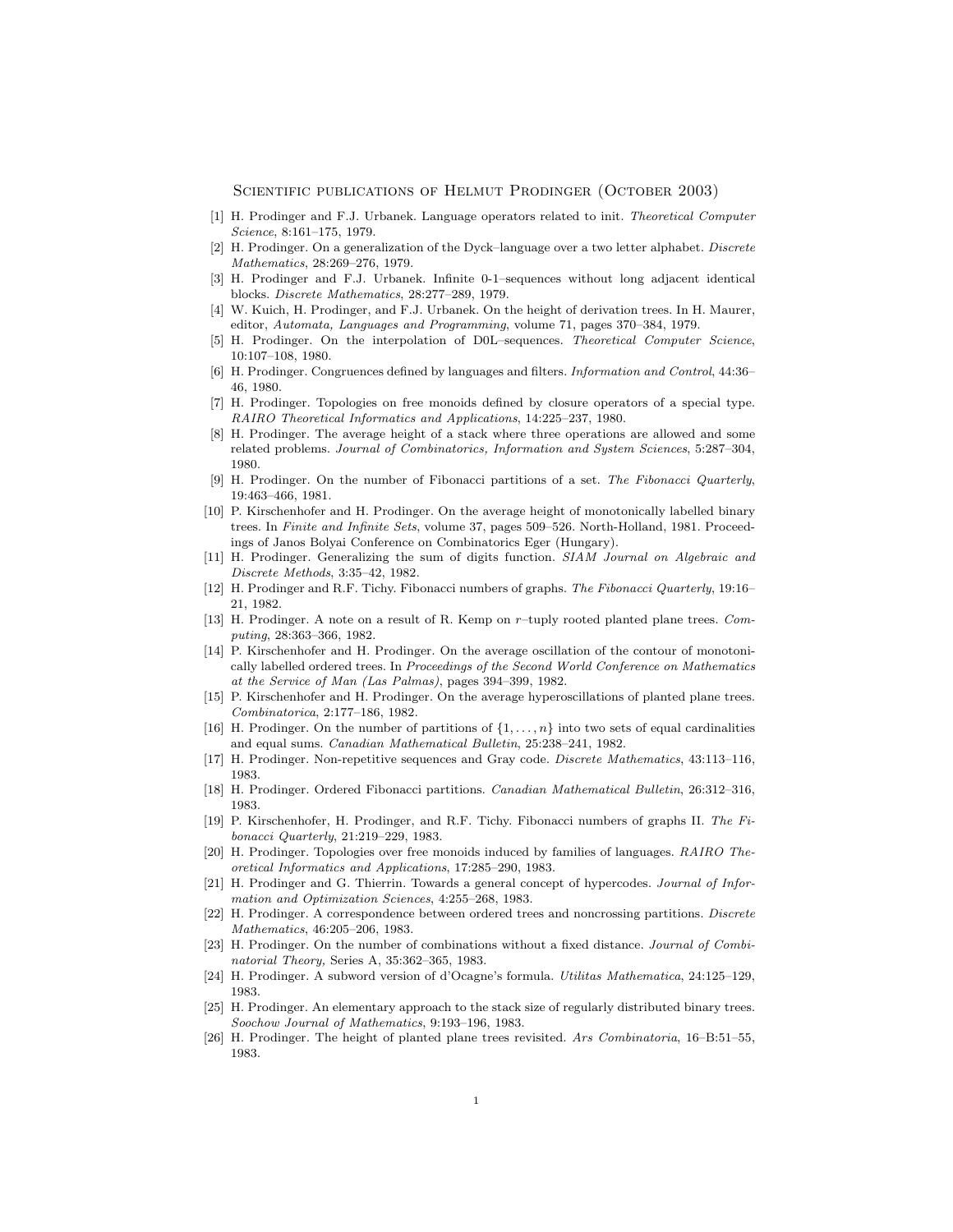- [27] H. Prodinger. Abzählprobleme bei Bäumen. In G.Baron and P. Kirschenhofer, editors, Publications de l'IRMA (Straßbourg), pages 167–173, 1983.
- [28] H. Prodinger and R.F. Tichy. Über ein zahlentheoretisches Problem aus der Informatik. Sitzungsberichte der Österreichischen Akademie der Wissenschaften, Abteilung II, 192:385– 396, 1983.
- [29] H. Prodinger. Representations of 0 as a weighted sum of the numbers  $-n, \ldots, n$ . Journal of Combinatorics, Information and System Sciences, 8:271–276, 1983.
- [30] H. Prodinger. Quelques techniques analytiques pour l'étude asymptotique des paramètres dans les arbres. In Sommerschule Ile de Ré, (Vortragsausarbeitung), english version in EATCS Bulletin 47 (1992), 180–199, 1983.
- [31] H. Prodinger and F.J.Urbanek. On monotone functions of tree structures. Discrete Applied Mathematics, 5:223–239, 1983.
- [32] P. Kirschenhofer and H. Prodinger. Recursion depth analysis for special tree traversal algorithms. In J. Paradaens, editor, Automata, Languages and Programming, volume 172 of Lecture Notes in Computer Science, pages 303–311, 1984.
- [33] H. Prodinger. Analysis of an algorithm to construct Fibonacci partitions. RAIRO Theoretical Informatics and Applications, 18:387–394, 1984.
- [34] H. Prodinger. On the altitude of specified nodes in random trees. Journal of Graph Theory, 8:481–485, 1984.
- [35] H. Prodinger. The average height of the second highest leaf of a planted plane tree. European Journal of Combinatorics, 5:351–357, 1984.
- [36] P. Kirschenhofer and H. Prodinger. A short proof for a partition identity of Hwang and Wei. Discrete Mathematics, 52:305–306, 1984.
- [37] H. Prodinger. On the number of partitions of  $\{1, \ldots, n\}$  into r sets of equal cardinalities and sums. Tamkang Journal of Mathematics, 15:161–164, 1984.
- [38] H. Prodinger. Eine Bemerkung zur asymptotischen Bestimmung der höheren Momente der Anzahl der Inversionen. Anzeiger der Österreichischen Akademie der Wissenschaften, 121:141–143, 1984.
- [39] P. Kirschenhofer and H. Prodinger. Subblock occurrences in positional number systems and Gray code representation. Journal of Information and Optimization Sciences, 5:29–42, 1984.
- [40] H. Prodinger. Die Bestimmung gewisser Parameter von binären Bäumen mit Hilfe analytischer Methoden. In E. Hlawka, editor, Zahlentheoretische Analysis, volume 1114 of Lecture Notes in Mathematics, pages 118–133, 1985.
- [41] P. Kirschenhofer, H. Prodinger, and R.F. Tichy. Uber Mittelwerte gewichteter Ziffernsummen und verwandte Probleme. In E. Hlawka, editor, Zahlentheoretische Analysis, volume 1114 of Lecture Notes in Mathematics, pages 55–65, 1985.
- [42] H. Prodinger. Einige Bemerkungen zu einer Arbeit von W. Knödel über das mittlere Verhalten von on-line–Packungsalgorithmen. EIK, 21:3–7, 1985.
- [43] G. Baron, F.T. Boesch, H. Prodinger, R.F. Tichy, and J.F.Wang. The number of spanning trees in the square of a cycle. The Fibonacci Quarterly, 23:258–264, 1985.
- [44] H. Prodinger. The average height of the d–th highest leaf of a planted plane tree. Networks, 16:67–75, 1985.
- [45] W. Panny and H. Prodinger. The expected height of paths for several notions of height. Studia Scientiarum Mathematicarum Hungarica, 20:119–132, 1985.
- [46] P. Flajolet and H. Prodinger. Register allocation for unary–binary trees. SIAM Journal on Computing, 15:629–640, 1986.
- [47] P. Kirschenhofer, H. Prodinger, and R.F. Tichy. Fibonacci numbers of graphs III. In Proceedings of the First International Conference on Fibonacci Numbers and Applications, pages 105–120. D. Reidel, 1986.
- [48] P. Kirschenhofer and H. Prodinger. Two selection problems revisited. Journal of Combinatorial Theory Series, A 42:310–316, 1986.
- [49] P. Kirschenhofer and H. Prodinger. Some further results on digital search trees. In Automata, Languages and Programming, volume 229 of Lecture Notes in Computer Science, pages 177– 185, 1986.
- [50] F.T. Boesch and H. Prodinger. Spanning tree formulas and Chebyshev polynomials. Graphs and Combinatorics, 2:191–200, 1986.
- [51] H. Prodinger. Some recent results on the register function of a binary tree. Annals of Discrete Mathematics, 33:241– 260, 1987.

2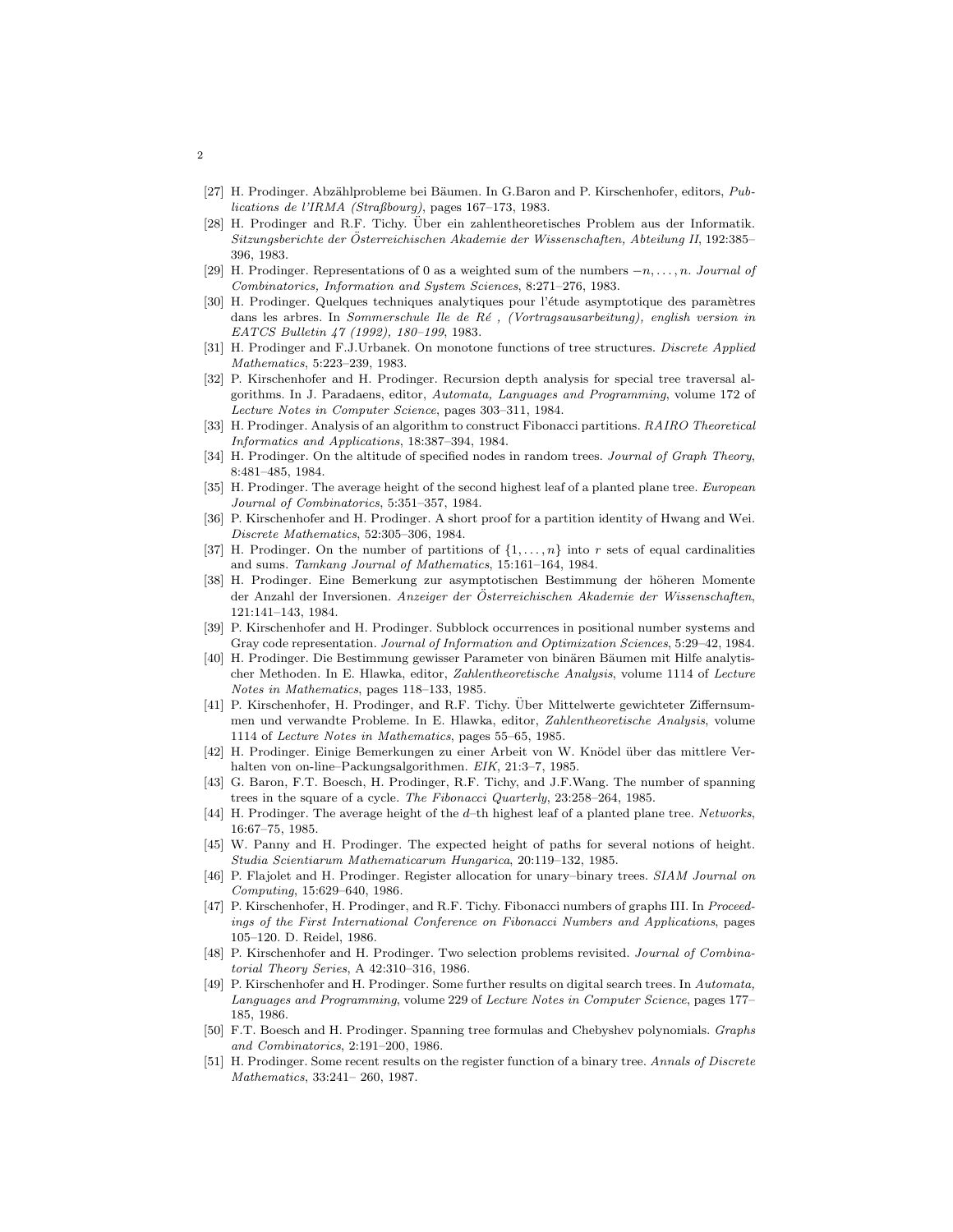- [52] P. Kirschenhofer, H. Prodinger, and R.F. Tichy. A contribution to the analysis of in situ permutation. Glasnik Mathematicki, 22(42):269–278, 1987.
- [53] P. Flajolet and H. Prodinger. Level number sequences for trees. Discrete Mathematics, 65:149–156, 1987.
- [54] P. Kirschenhofer and H. Prodinger. On the recursion depth of special tree traversal algorithms. Information and Computation, 74:15–32, 1987.
- [55] H. Prodinger. Uber längste 1-Teilfolgen in 0-1–Folgen. In E. Hlawka, editor, Zahlentheoretische Analysis II, volume 1262 of Lecture Notes in Mathematics, pages 124–133, 1987.
- [56] P. Kirschenhofer and H. Prodinger. Asymptotische Untersuchungen über charakteristische Parameter von Suchbäumen. In E. Hlawka, editor, Zahlentheoretische Analysis II, volume 1262 of Lecture Notes in Mathematics, pages 93–107, 1987.
- [57] P. Kirschenhofer and H. Prodinger und J. Schoißengeier. Zur Auswertung gewisser numerischer Reihen mit Hilfe modularer Funktionen. In E. Hlawka, editor, Zahlentheoretische Analysis II, volume 1262 of Lecture Notes in Mathematics, pages 108–110, 1987.
- [58] P. Kirschenhofer, H. Prodinger, and R.F. Tichy. Über einige Funktional– Differentialgleichungen in der Analyse von Algorithmen. In E. Hlawka, editor, Zahlentheoretische Analysis II, volume 1262 of Lecture Notes in Mathematics, pages 111–123, 1987.
- [59] P. Kirschenhofer and H. Prodinger. Further results on digital search trees. Theoretical Computer Science, 58:143–154, 1988.
- [60] P. Kirschenhofer, H. Prodinger, and W. Szpankowski. Do we really need to balance patricia tries? In Lecture Notes in Computer Science, volume 317 of Automata, Languages and Programming, pages 302–316, 1988.
- [61] P. Kirschenhofer and H. Prodinger. b-tries: a paradigm for the application of numbertheoretic methods in the analysis of algorithms. In Contributions to General Algebra, volume 6, pages 141–153. Hölder–Pichler–Tempsky–Teubner, 1988.
- [62] P. Kirschenhofer and H. Prodinger. Eine Anwendung der Theorie der Modulfunktionen in der Informatik. Sitzungsberichte der Österreichischen Akademie der Wissenschaften, 197:339– 366, 1988.
- [63] P. Kirschenhofer, H. Prodinger, and W. Szpankowski. On the balance property of patricia tries: External path length view. Theoretical Computer Science, 68:1–17, 1989.
- [64] P. Kirschenhofer, H. Prodinger, and W. Szpankowski. Digital search trees further results on a fundamental data structure. In G.X. Ritter, editor, Information Processing 89, pages 443–447, 1989.
- [65] P. Kirschenhofer, H. Prodinger, and W. Szpankowski. On the variance of the external path length in a symmetric digital trie. Discrete Applied Mathematics, 25:129–143, 1989.
- [66] P. Kirschenhofer and H. Prodinger. On the analysis of probabilistic counting. In E. Hlawka and R.F. Tichy, editors, Number–theoretic Analysis, volume 1452 of Lecture Notes in Mathematics, pages 117–120, 1990.
- [67] H. Prodinger. Further results on a problem of Knödel concerning the analysis of bin–packing. In E. Hlawka and R.F. Tichy, editors, Number–theoretic Analysis, volume 1452 of Lecture Notes in Mathematics, pages 193–198, 1990.
- [68] P. Kirschenhofer and H. Prodinger. On some applications of formulæ of Ramanujan in the analysis of algorithms. Mathematika, 38:14–33, 1991.
- [69] P. Kirschenhofer and H. Prodinger. Approximate counting: An alternative approach. RAIRO Theoretical Informatics and Applications, 25:43–48, 1991.
- [70] H. Prodinger. Hypothetic analyses: Approximate counting in the style of Knuth, path length in the style of Flajolet. Theoretical Computer Science, 100:243–251, 1992.
- [71] H. Prodinger. Einige Bemerkungen zu einer Bin–Packing Aufgabe von W. Knödel. Computing, 47:247–254, 1992.
- [72] P. Kirschenhofer, H. Prodinger, and W. Szpankowski. How to count quickly and accurately: A unified analysis of probabilistic counting and other related problems. In W. Kuich, editor, Automata, Languages and Programming, volume 623 of Lecture Notes in Computer Science, pages 211–222, 1992.
- [73] P. Kirschenhofer, H. Prodinger, and W. Szpankowski. Probabilistic modeling of data structures on words. Theoretical Computer Science, 106:395–400, 1992.
- [74] P. Kirschenhofer and H. Prodinger. A coin tossing algorithm for counting large numbers of events. Mathematica Slovaca, 42:531–545, 1992.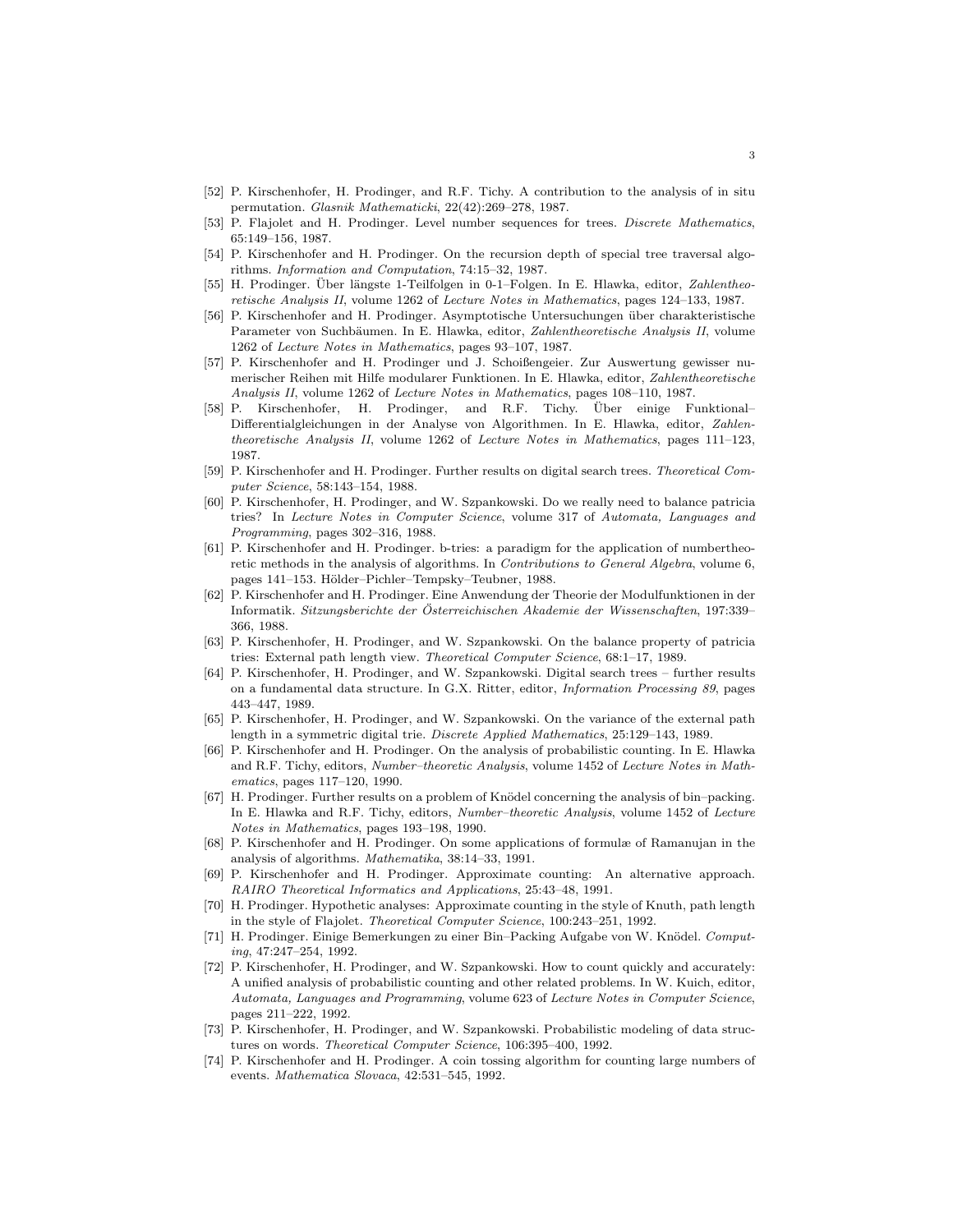- [75] H. Prodinger. External internal nodes in digital search trees via Mellin transforms. SIAM Journal on Computing, 21:1180–1183, 1992.
- [76] P. Kirschenhofer, H. Prodinger, and W. Szpankowski. Multidimensional digital searching and some new parameters in tries. International Journal of Foundations of Computer Science, 4:69–84, 1993.
- [77] H. Prodinger. How to select a loser. Discrete Mathematics, 120:149–159, 1993.
- [78] P. Kirschenhofer and H. Prodinger. A result in order statistics related to probabilistic counting. Computing, 51:15–27, 1993.
- [79] H. Prodinger. How to advance on a stairway by coin flippings. In Proceedings "Applications of Fibonacci Numbers, Volume 5", pages 473–479. Kluwer, 1993.
- [80] P. Grabner, P. Kirschenhofer, H. Prodinger, and R. Tichy. On the moments of the sum of digits function. In Proceedings "Applications of Fibonacci Numbers, Volume 5", pages 263–271. Kluwer, 1993.
- [81] H. Prodinger and W. Szpankowski. A note on binomial recurrences arising in the analysis of algorithms (letter to the editor). Information Processing Letters, 46:309–311, 1993.
- [82] H. Prodinger. Combinatorial problems of geometrically distributed random variables and applications in computer science. In V. Strehl and R. König, editors, Publications de l'IRMA (Straßbourg), volume 30, pages 87–95, 1993.
- [83] P. Grabner, H. Prodinger, and R.F. Tichy. Asymptotic analysis of a class of functional equations and applications. Journal de Théorie des Nombres de Bordeaux, 5:365–381, 1993.
- [84] P. Kirschenhofer, H. Prodinger, and W. Szpankowski. Digital search trees again revisited: The internal path length perspective. SIAM Journal on Computing, 23:598–616, 1994.
- [85] P. Kirschenhofer and H. Prodinger. The path length of random skip lists. Acta Informatica, 31:775–792, 1994.
- [86] P.Grabner and H. Prodinger. The Fibonacci killer. The Fibonacci Quarterly, 32:389–396, 1994.
- [87] H. Prodinger. Some information about the binomial transform. The Fibonacci Quarterly, 32:412–415, 1994.
- [88] P. Kirschenhofer and H. Prodinger. The higher moments of the number of returns of a simple random walk. Advances in Applied Probability, 26:561–563, 1994.
- [89] H. Prodinger. An asymptotic comment on a paper by Analyti and Pramanik. Information Processing Letters, 49:327–328, 1994.
- [90] P. Flajolet, P. Grabner, P. Kirschenhofer, H. Prodinger, and R.F. Tichy. Mellin transforms and asymptotics: Digital sums. Theoretical Computer Science, 123:291–314, 1994.
- [91] P. Kirschenhofer and H. Prodinger. Multidimensional searching alternative data structures. Random Structures and Algorithms, 5:123–134, 1994.
- [92] H. Prodinger. Some polynomials related to the Fibonacci polynomials. EATCS Bulletin, 53:248–250, 1994.
- [93] H. Prodinger. Knuth's old sum a survey. EATCS Bulletin, 54:232-245, 1994.
- [94] H. Prodinger. Approximate counting via Euler transform. Mathematica Slovaka, 44:569–574, 1994.
- [95] P. Flajolet, P. Grabner, P. Kirschenhofer, and H. Prodinger. On Ramanujan's  $Q(n)$ –function. Journal of Computational and Applied Mathematics, 58:103–116, 1995.
- [96] H. Prodinger. Geometric distributions and forbidden subwords. The Fibonacci Quarterly, 33:139–141, 1995.
- [97] H. Prodinger. Comments on the analysis of parameters in a random graph model. RAIRO Theoretical Informatics and Applications, 29:245–253, 1995.
- [98] W. Panny and H. Prodinger. Bottom–up mergesort: A detailed analysis. Algorithmica, 14:340–354, 1995.
- [99] P. Kirschenhofer, C. Martínez, and H. Prodinger. Analysis of an optimized search algorithm for skip lists. Theoretical Computer Science, 144:199–220, 1995.
- [100] H. Prodinger and W. Szpankowski (eds.). Special volume on the mathematical analysis of algorithms. Theoretical Computer Science, 144, 1995.
- [101] H. Prodinger. Solution of a problem of Yekutieli and Mandelbrot. In R. Baeza, E. Goles, and P. V. Poblete, editors, LATIN 95, volume 911 of Lecture Notes in Computer Science, pages 461–468, 1995.
- [102] H. Prodinger. Digital search trees and basic hypergeometric functions. EATCS Bulletin, 56:112–115, 1995.

4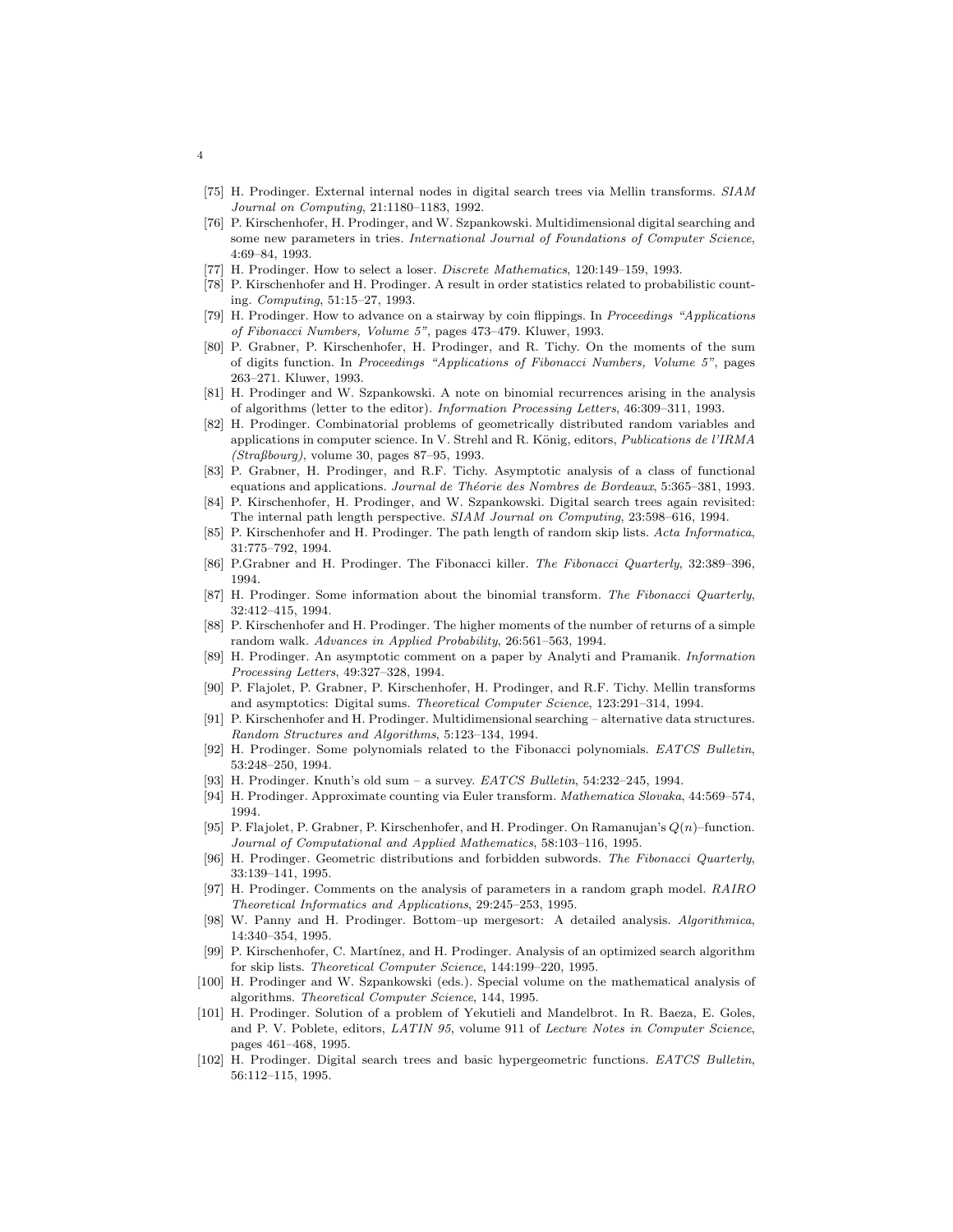- [103] H. Prodinger. Multiple quickselect Hoare's find algorithm for several elements. Information Processing Letters, 56:123–129, 1995.
- [104] P. Grabner and H. Prodinger. Asymptotic analysis of the moments of the Cantor distribution. Statistics and Probability Letters, 26:243–248, 1996.
- [105] H. Prodinger. Combinatorics of geometrically distributed random variables: Left-to-right maxima. Discrete Mathematics, 153:253–270, 1996.
- [106] A. Knopfmacher and H. Prodinger. Explicit and asymptotic formulæ for average values of order statistics of the Cantor distribution. Statistics and Probability Letters, 27:189–194, 1996.
- [107] H. Prodinger. Asymptotics of the Luria–Delbrück distribution via singularity analysis. Journal of Applied Probability, 33:282–283, 1996.
- [108] H. Prodinger. Simplification of two papers of Ferri, Faccio, and D'Amico. http://info.tuwien.ac.at/theoinf/proding.htm, 1996.
- [109] H. Prodinger. The asymptotic behavior of the golden numbers. The Fibonacci Quarterly, 34:224–225, 1996.
- [110] P. Kirschenhofer and H. Prodinger. The number of winners a in discrete geometrically distributed sample. Annals in Applied Probability, 6:687–694, 1996.
- [111] P. Kirschenhofer, H. Prodinger, and W. Szpankowski. Analysis of a splitting process arising in probabilistic counting and other related algorithms. Random Structures and Algorithms, 9:379–401, 1996.
- [112] H. Prodinger. The level of nodes in heap ordered trees. http://info.tuwien.ac.at/theoinf/proding.htm, 1996.
- [113] H. Prodinger. Explicit formulæ for some numerical triangles of Z. W. Trzaska. http://info.tuwien.ac.at/theoinf/proding.htm, 1996.
- [114] H. Prodinger. Descendants in heap ordered trees or a triumph of computer algebra. Electronic Journal of Combinatorics, 3:R29 (9 pages), 1996.
- [115] H. Prodinger. A note on the distribution of the three types of nodes in uniform binary trees. Séminaire Lotharingien de Combinatoire, 38:P2 (5 pages), 1996.
- [116] H. Prodinger. A bijection between coloured trees and set partitions. http://info.tuwien.ac.at/theoinf/proding.htm, 1996.
- [117] H. Prodinger. Depth and path length of heap ordered trees. International Journal of Foundations of Computer Science, 7:293–299, 1996.
- [118] P. Kirschenhofer and H. Prodinger. Return statistics of simple random walks. Journal of Statistical Planning and Inference, 54:67–74, 1996.
- [119] P. Grabner and H. Prodinger. The optimality of an algorithm of Reingold and Supowit. Journal of Automata, Languages, and Combinatorics, 1:5–11, 1996.
- [120] X. Gourdon and H. Prodinger. A generating function approach to random subgraphs of the n–cycle. Discrete Mathematics, 169:227–232, 1997.
- [121] H. Prodinger. On a question of Cooper and Kennedy. The Fibonacci Quarterly, 35:135–136, 1997.
- [122] H. Prodinger. On a problem of Yekutieli and Mandelbrot about the bifurcation ratio of binary trees. Theoretical Computer Science, 181:181–194, 1997.
- [123] P. Grabner and H. Prodinger. Maximum statistics of n random variables distributed by the negative binomial distribution. Combinatorics, Probability, and Computing, 6:179–184, 1997.
- [124] P. Kirschenhofer, C. Martínez, and H. Prodinger. Analysis of Hoare's find algorithm with median–of–three partition. Random Structures and Algorithms, 10:143–156, 1997.
- [125] A. and H. Prodinger. Descendants and ascendants in binary trees. Discrete Mathematics and Theoretical Computer Science, 1:247–266, 1997.
- [126] P. Kirschenhofer and H. Prodinger. Comparisons in Hoare's Find algorithm. Combinatorics, Probability and Computing, 7:111–120, 1998.
- [127] H. Prodinger. The Cantor–Fibonacci distribution. In Proceedings "Applications of Fibonacci Numbers, Volume 7", pages 311–318. Kluwer, 1998.
- [128] C. Martínez, A. Panholzer, and H. Prodinger. On the number of descendants and ascendants in random search trees. Electronic Journal on Combinatorics (to appear), 5:R20, 29 pages + Appendix (10 pages), 1998.
- [129] H. Prodinger. Combinatorial sums in the analysis of a generalized van der Pol equation. Maple Technical Newsletter, 5:33–36, 1998.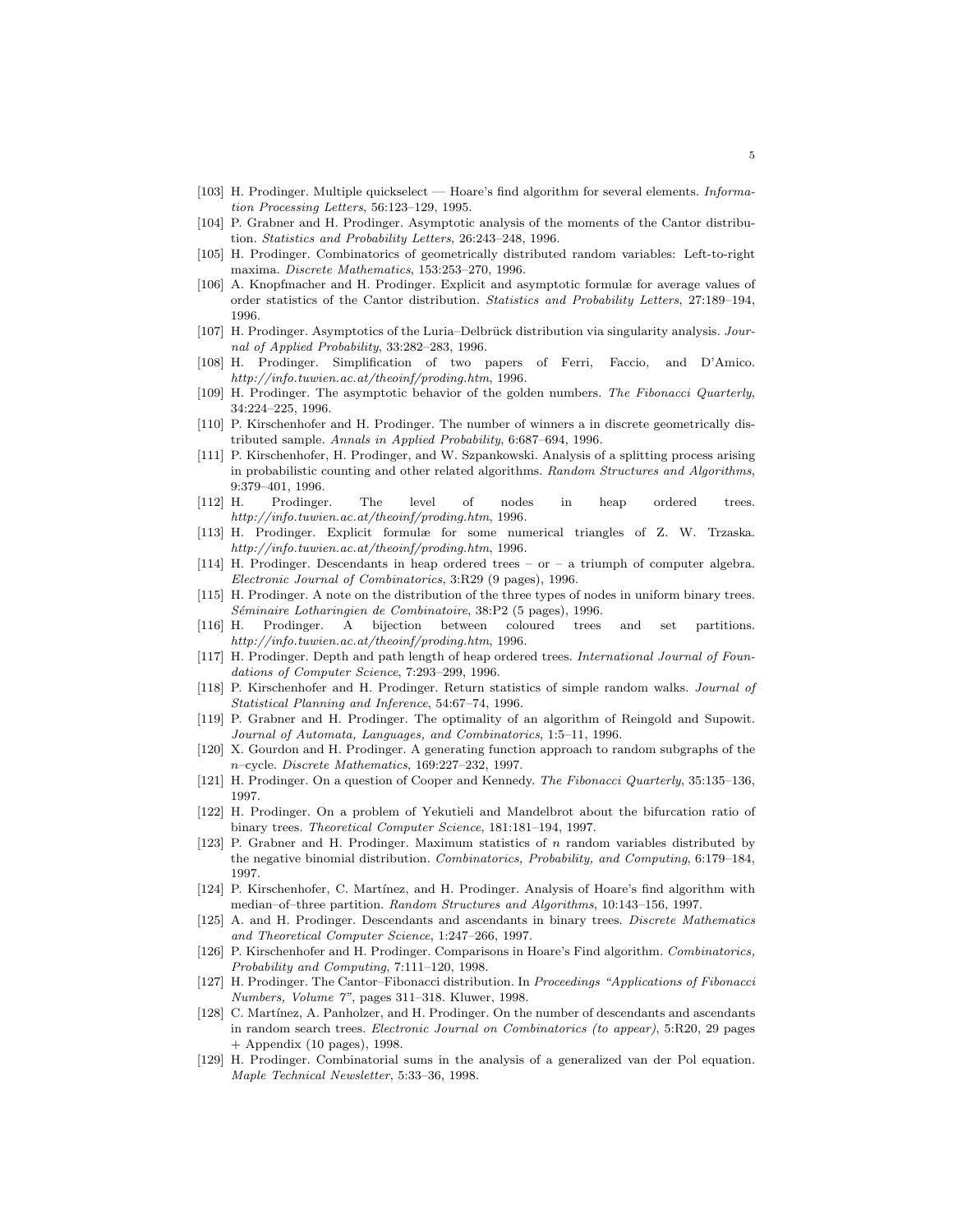- [130] P. Grabner, P. Kirschenhofer, and H. Prodinger. The sum–of–digits function for complex bases. J. London Math. Soc., 57:20–40, 1998.
- [131] P. Grabner and H. Prodinger. An asymptotic study of a recursion occurring in the analysis of an algorithm on broadcast communication. Information Processing Letters, 65:89–93, 1998.
- [132] A. Panholzer and H. Prodinger. A generating functions approach for the analysis of grand averages for multiple quickselect. Random Structures and Algorithms, 1999.
- [133] A. Knopfmacher and H. Prodinger. On Carlitz compositions. European Journal on Combinatorics, 19:579–589, 1998.
- [134] P. Flajolet and H. Prodinger. On Stirling numbers for complex arguments and Hankel contours. SIAM Journal on Discrete Mathematics, 12:155–159, 1999.
- [135] A. Panholzer and H. Prodinger. Average case-analysis of priority trees: A structure for priority queue administration. Algorithmica, 22:600–630, 1998.
- [136] A. Panholzer and H. Prodinger. Towards a more precise analysis of an algorithm to generate binary trees : A tutorial. The Computer Journal, 41:201–204, 1998.
- [137] A. Panholzer and H. Prodinger. An analytic approach for the analysis of rotations in fringebalanced binary search trees. Annals of Combinatorics, 2:173–184, 1998.
- [138] A. Panholzer and H. Prodinger. Two proofs of Filipponi's formula for Lucas numbers of odd index. The Fibonacci Quarterly, to appear, 38:165–166, 2000.
- [139] C. Martínez, A. Panholzer, and H. Prodinger. Partial match queries in relaxed multidimensional search trees. Algorithmica, 29:181–204, 2001.
- [140] H. Prodinger and W. Szpankowski (eds.). Special issue on average case analysis of algorithms. Algorithmica, 22.4, 1998.
- [141] H. Prodinger and W. Szpankowski. Philippe Flajolet's research in analysis of algorithms and combinatorics. Algorithmica, 22:366–387, 1998.
- [142] H. Prodinger. Epidemics with two levels of mixing: The exact moments. SADIO, 2:1–4, 1999.
- [143] A. Knopfmacher and H. Prodinger. Combinatorics of geometrically distributed random variables: Value and position of the rth left-to-right maximum. Discrete Mathematics, 226:255– 267, 2001.
- [144] J. W. Moon and H. Prodinger. A bijective proof of an identity concerning nodes of fixed degree in planted plane trees. Ars Combinatoria, 55:91–92, 2000.
- [145] P. Grabner, A. Knopfmacher, and H. Prodinger. Combinatorics of geometrically distributed random variables: Run statistics. LATIN 2000, Lecture Notes in Computer Science 1776  $(2000)$ , pages 457–462, 2000.
- [146] H. Prodinger. Combinatorics of geometrically distributed random variables: Inversions and a parameter of Knuth. Annals of Combinatorics, 5:241–250, 2001.
- [147] H. Prodinger. On Cantor's singular moments. Southwest J. Pure Appl. Math., (1):27–29 (electronic), 2000.
- [148] H. Prodinger. Combinatorics of geometrically distributed random variables: Lengths of ascending runs. LATIN2000, Lecture Notes in Computer Science 1776, pages 473–482, 2000.
- [149] G. Louchard and H. Prodinger. Probabilistic analysis of Carlitz compositions. Discrete Mathematics and Theoretical Computer Science, 5:71–96, 2002.
- [150] H. Prodinger. A q–analogue of a formula of Hernandez obtained by inverting a result of Dilcher. Australasian Journal of Combinatorics, 21:271, 2000.
- [151] H. Prodinger. Combinatorics of geometrically distributed random variables: New q–tangent and q–secant numbers. International Journal of Mathematical Sciences, 24:825–838, 2000.
- [152] H. Prodinger. A q–analogue of the path length in binary search trees. Algorithmica, 31:433– 441, 2001.
- [153] A. Panholzer and H. Prodinger. Bijections for non-crossing trees on a circle. Discrete Mathematics, 250:181–195, 2002.
- [154] H. Prodinger and W. Szpankowski (eds.). Special issue on average case analysis of algorithms. Algorithmica, 29, 369 pages; preface 1–2, 2001.
- [155] A. Knopfmacher and H. Prodinger. A simple card guessing game revisited. Electron. J. Combin., 8(2):Research Paper 13, 9 pp. (electronic), 2001. In honor of Aviezri Fraenkel on the occasion of his 70th birthday.
- [156] H. Prodinger. On the moments of a distribution defined by the Gaussian polynomials. Journal of Statistical Planning and Inference, 2000.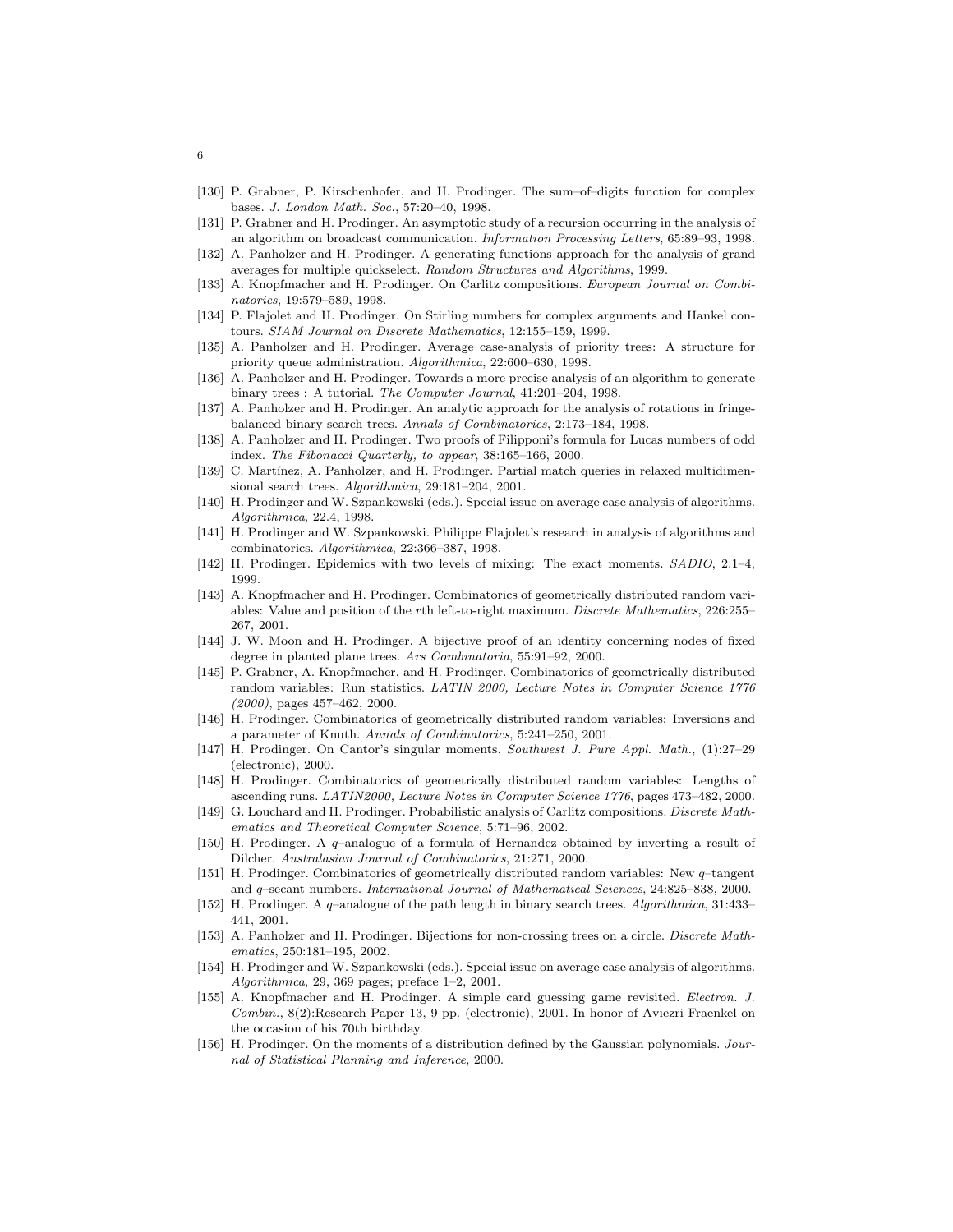- [157] H. Prodinger. On the analysis of an algorithm to generate a random cyclic permutation. Ars Combinatoria, 2000.
- [158] H Prodinger. On binary representations of integers with digits −1, 0, 1. Integers, pages A8, 14 pp. (electronic), 2000.
- [159] M. E. H. Ismail, H. Prodinger, and D. Stanton. Schur's determinants and partition theorems. Sém. Lothar. Combin., 44:Art. B44a, 10 pp. (electronic), 2000.
- [160] P. Grabner and H. Prodinger. Sorting algorithms for broadcast communications: Mathematical analysis. Theoretical Computer Science, 289:51–67, 2002.
- [161] A. Panholzer and H. Prodinger. Binary search tree recursions with harmonic toll functions. Journal of computational and applied mathematics, 142:211–225, 2002.
- [162] H. Prodinger. Some applications of the q–Rice formula. Random Structures and Algorithms, 19:552–557, 2001.
- [163] C. Heuberger and H. Prodinger. On minimal expansions in redundant number systems: Algorithms and quantitative analysis. Computing, 66:377–393, 2001.
- [164] H. Prodinger. Combinatorics of geometrically distributed random variables: Value and position of large left-to-right maxima. Discrete Mathematics, 254:459, 2002.
- [165] A. Panholzer and H. Prodinger. Kirkman's hypothesis revisited. Integers, 1:A05, 3 pages, 2001.
- [166] G. Andrews, A. Knopfmacher, P. Paule, and H. Prodinger. q–Engel series expansions and Slater's identities. Quaestiones Mathematicae, 24:403–416, 2001.
- [167] H. Prodinger. Words, Dyck Paths, Trees, and Bijections, pages 369–379. World Scientific, 2001.
- [168] P. Grabner and H. Prodinger. Some identities for Chebyshev polynomials. Portugaliae Mathematicae, 2002.
- [169] R. Kemp and H. Prodinger (editors). Special issue in algorithmica, mathematical analysis of algorithms. Algorithmica, pages 237–457, 2001.
- [170] H. Prodinger. On a functional-difference equation of Runyon, Morrison, Carlitz, and Riordan. Sém. Lothar. Combin., 46:Art. B 46a, 4 pp. (electronic), 2001.
- [171] H. Prodinger and W. Szpankowski. Optimal versus randomized search of fixed length binary words. IEEE Transactions on Information Theory, 48:2614–2621, 2002.
- [172] H. Prodinger and T.A.Tshifhumulo. On q–Olivier functions. Annals of Combinatorics, 6:81– 94, 2002.
- [173] M. Drmota and H. Prodinger. The height of q–binary search trees. Discrete Mathematics and Theoretical Computer Science, 5:97–108.
- [174] H. Prodinger and W. Szpankowski (editors). Special issue in random structures and algorithms, analysis of algorithms. Random Structures and Algorithms, pages 149–557, 2001.
- [175] A. Panholzer, H. Prodinger, and M. Riedel. Measuring post-quickselect disorder.
- [176] G. Louchard and H. Prodinger. Random 0-1 rectangular matrices: a probabilistic analysis. Publicationes Mathematicæ (Debrecen).
- [177] H. Prodinger. A note on a paper of G. H. Weiss and M. Dishon. The Fibonacci Quarterly.
- [178] A. Panholzer and H. Prodinger. Moments of level numbers of leaves in binary trees. Journal of Statistical Inference, 101:267–279, 2002.
- [179] C. Heuberger and H. Prodinger. Carry propagation in signed digit representations. European Journal of Combinatorics, 24:293–320, 2003.
- [180] D. Callan and H. Prodinger. An involutory matrix of eigenvectors. The Fibonacci Quarterly, 38:105–107, 2003.
- [181] E. Deutsch and H. Prodinger. A bijection between directed column-convex polyominoes and ordered trees of height at most four. Theoretical Computer Science, 307:319–325, 2003.
- [182] G. Louchard and H. Prodinger. Ascending runs of sequences of geometrically distributed random variables: a probabilistic analysis. Theoretical Computer Science, 304:59–86, 2003.
- [183] P. Grabner, C. Heuberger, and H. Prodinger. Subblock occurrences in signed digit representations. Glasgow Journal of Mathematics, 45:427–440, 2003.
- [184] Helmut Prodinger. Words, permutations, and representations of numbers. Lecture Notes in Computer Science (Ed. W. Kuich, G. Rozenberg, A. Salomaa), pages 81–99, 2002.
- [185] A. Panholzer and H. Prodinger. A generating functions proof of a curious identity. Integers, 2:A06, 3 pages, 2002.
- [186] A. Panholzer and H. Prodinger. Spanning tree size in random binary search trees. 2002.